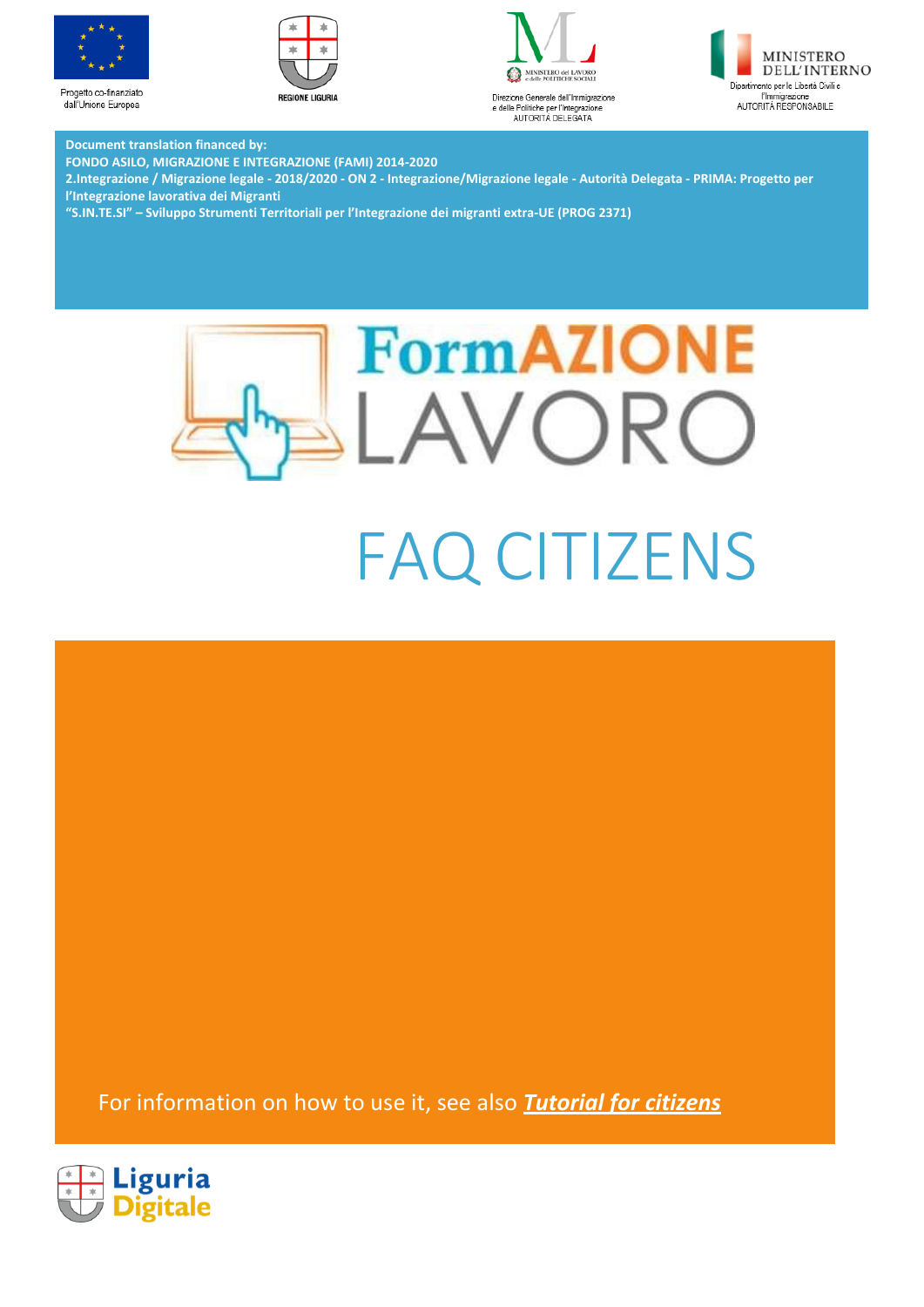

#### First access - Wizard

The **wizard** you are asked to fill in on your first access is used by the system to record the user's required minimum data, basic skills and preferences, in order to show immediately the most suitable proposals.

# Adding a new job (TAG)

If users notice that the definition of their occupation or desired occupation is not present while filling in the wizard, then they can **type the word** and press *enter* on the keyboard; the system will immediately save the new word as a **TAG** which will be available for future searches.

# Selection from drop-down menu

Most mandatory fields can be filled in by selecting an option from a **drop-down menu** that shows when you start typing the first three letters of the word; to select it, you will have to scroll down the menu using the directional arrows on your keyboard and press ENTER, without using the mouse.

### CV publication

In order to become visible to employers, you need to **publish** your completed CV. The relevant button for this operation is located on the entry page, just above the "General Information" section. Otherwise, the CV remains in a 'draft' state and is visible only to the user. You can edit the entries at any time. Of course, any changes require that the CV is published to be visible. If expired, it can be published again by clicking the Publish button at the top of the page.

## Visibility of the citizen's master data in the CV

If an employer is interested in a particular CV of a private user, he can access the **blind** version. The employer will be able to access personal contact data **only** if the citizen has granted his/her consent through the system's functionalities.

# Finding ads based on CV

When you fill in the wizard on your first access, the system learns about each new contact through the entered information; it enables the selection of the **most relevant** job vacancies for each profile. The more information you enter, the more closely the results will match the user's preferences.